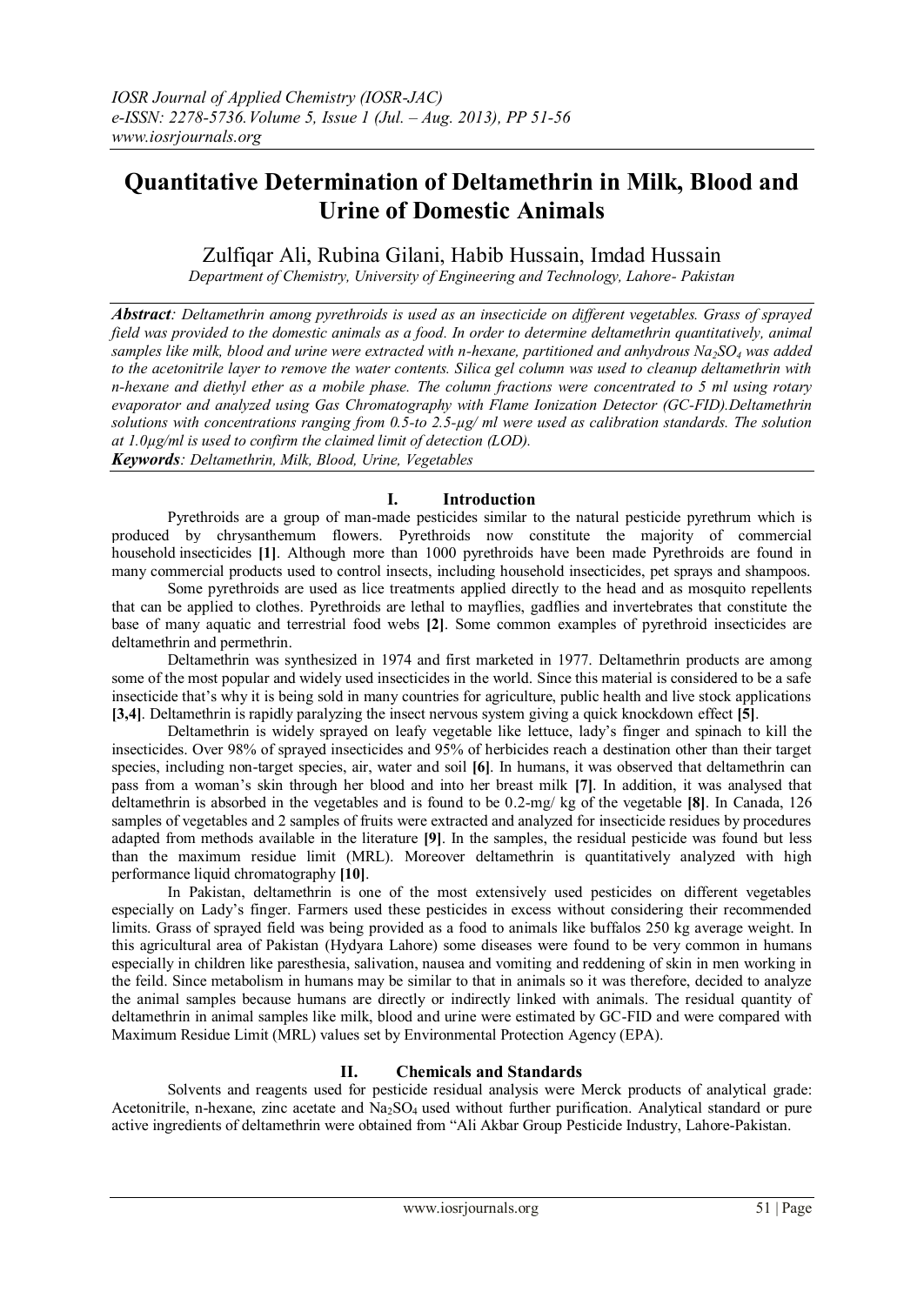## **III. Experimental Section**

Deltamethrin was extracted from collected samples through solvent extraction method. Acetone, hexane, methanol, petroleum ether, acetonitrile, dichloromethane and their mixtures **[11-15]** are reported for satisfactory extractants to study the pyrethroids.

#### **3.1 Deltamethrin Extraction from Different Samples**

50 ml milk sample was taken in a conical flask and 8-10 gm zinc acetate was added in it to remove the fats. Bissacot DZ et al reported the procedure for analysis of milk samples and this procedure was used with slight modification **[16].** Milk sample was filtered and filtrate was added in a separating funnel. To extract deltamethrin from this extract, 100 ml of n-hexane was added in a separating funnel. After shaking n-hexane and milk sample for 2-3 minutes, organic layer containing deltamethrin was separated and further 50 ml of n-hexane was added to the aqueous layer to remove the possible traces of pesticide.

The filtrate (organic layers) was transferred to a 250 ml separating funnel and partitioned by 100 ml acetonitrile. The above mixture was shaken for 3-5 minutes and acetonitrile layer was collected separately. 10 gm anhydrous  $Na<sub>2</sub>SO<sub>4</sub>$  was added to the acetonitrile layer to remove the water contents. At the end, silica gel column was used to cleanup deltamethrin with n-hexane and diethyl ether as a mobile phase. The deltamethrin fractions were concentrated to 5 ml by using rotary evaporator and analyzed by GC-FID (Gas Chromatography-Flame Ionization Detector).

#### **3.1.2 Blood**

According to the modified procedure of Bissacot DZ et al **[16]**, 25 ml of the whole blood without separating serum was taken in a separating funnel and deltamethrin was extracted with 50 ml of n-hexane and acetone mixture (8:2 v/v). Organic layer containing deltamethrin was separated in another beaker.

50 ml acetonitrile was added to the filtrate (organic layers) in a 250 ml separating funnel. After shaking above mixture for 3-5 minutes, acetonitrile layer was collected. Water contents were removed from acetonitrile by adding 5 gm anhydrous Na2SO4. At the end silica gel column is used to cleanup deltamethrin with n-hexane and diethyl ether as a mobile phase. The deltamethrin fractions were combined, concentrated to 5 ml by using rotary evaporator and analyzed by GC-FID.

#### **3.1.3 Urine**

In order to remove dust and other suspended particles, urine sample was filtered to make it transparent. By following Bissacot DZ et al procedure, 50 ml of urine sample was taken in a separating funnel and deltamethrin was extracted with 100 ml of n-hexane. Organic layer containing deltamethrin was separated and 50 ml of n-hexane was again added to the aqueous layer to remove the possible traces of pesticide.

100 ml acetonitrile was taken in a 250 ml separating funnel to extract deltamethrin from filtrate. The filtrate was shaken with acetonitrile for 3-5 minutes and organic layer was collected. 10 gm anhydrous  $Na<sub>2</sub>SO<sub>4</sub>$ was added to the acetonitrile layer to remove the water contents. In order to clean up deltamethrin, silica gel column was used with n-hexane and diethyl ether as a mobile phase. The fractions obtained from silica gel column were combined and concentrated to 5 ml by using rotary evaporator and analyzed by GC-FID.

## **3.2. Equipments and Conditions**

Deltamethrin was extracted from milk, blood and urine samples of domestic animals and analyzed by GC-FID technique. The extracts obtained were subjected to analysis under the following GC conditions.

Apparatus, Shimadzu GC 14-A; column, DB-5; column length, 25m; column temperature, 60 °C (2min) -  $8^{\circ}$ C/min - 280  $^{\circ}$ C; inlet tempreture, 240  $^{\circ}$ C; detector temperature, 280  $^{\circ}$ C; carrier gas, He; flow rate, 2 ml/min; detector, FID); injection method, splitless; injection volume, 1 µl.

## **IV. Results and Discussion**

Deltamethrin is considered to be safe pesticide and can be used in home as well as on crops. Deltamethrin is an active ingredient of a common insecticide known as deltaphos. It is a safe pesticide, if its residual limit in any food material or body is less than the Recommended Maximum Residue Limits (MRL) set by EPA.

In order to check the toxicity of deltamethrin, grass was provided as a food to the animals from the sprayed field. Blood, urine and milk samples are taken from the animals according to the recommended methods and analyzed by GC-FID. The structural formula of deltamethrin is given bellow in Figure 1.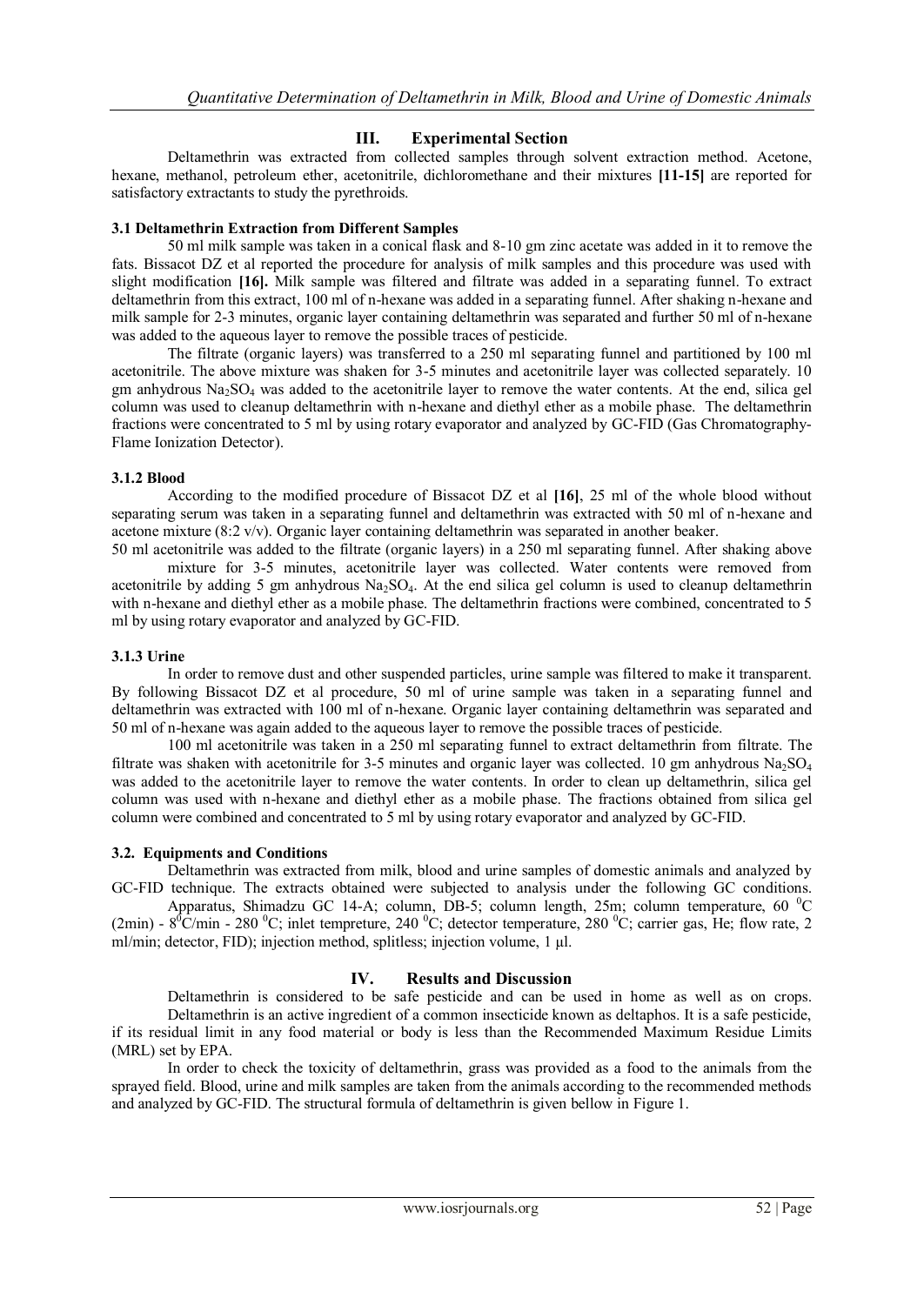

In order to check the purity of standard deltamethrin, the solutions with concentrations ranging from 0.5-to 2.5-µg/ ml were used as calibration standards as given in Table 1. The solution at  $1.0\mu$ g/ml was used to confirm the claimed limit of detection (LOD).

| Table.1 Calibration of pure deltamethrin |       |                  |                       |  |
|------------------------------------------|-------|------------------|-----------------------|--|
| S.No.                                    | Conc. | Area under curve | <b>Retention Time</b> |  |
|                                          | (ppm) | (mv/sec.)        | (min)                 |  |
|                                          |       |                  |                       |  |
|                                          | 0.5   | 2655             | 7.021                 |  |
|                                          | 1.0   | 5315             | 7.019                 |  |
|                                          | 1.5   | 7971             | 7.120                 |  |
| 4                                        | 2.0   | 10629            | 8.015                 |  |
|                                          | 2.5   | 12500            | 7.823                 |  |

Note: Calibration is done by GC-FID under above mentioned conditions. The concentrations, which were used for calibration of standard deltamethrin, are plotted against the area under curves as given in Figure 2.



Figure No 2. Graph between concentration and curve area

The linearity in the curve showed that standard deltamethrin is pure and can be used for quantitative determination of deltamethrin in different samples. The quantity of deltamethrin determined in various samples is summarized bellow in Table 2.

| Samples            |       | Area under curves (mv/s) |            |         | Retention  | Conc.            | Conc. in                 | Conc. in |
|--------------------|-------|--------------------------|------------|---------|------------|------------------|--------------------------|----------|
|                    | (AUC) | $\overline{2}$<br>(AUC)  | 3<br>(AUC) | Average | time (min) | 1n<br>$\mu$ g/ml | $\frac{\text{ug}}{50}$ g | ppm.     |
| Sample $S_1$       | 3846  | 3846                     | 3845       | 3845.66 | 6.920      | 0.709            | 7.090                    | 0.1418   |
| Sample $S_2$       | 3842  | 3841                     | 3841       | 3841.33 | 6.972      | 0.708            | 3.540                    | 0.0708   |
| Sample $S_3$       | Nil   | Nil                      | Nil        | .       | $\cdot$    | $\cdots$         | $\cdot\cdot\cdot$        | .        |
| Standard<br>(Std.) | 5315  | 5314                     | 5316       | 5315    | 7.120      | 1.0              | .                        | .        |

Table 2: The details of deltamethrin samples

Note: Retention time of each sample is the average of three readings.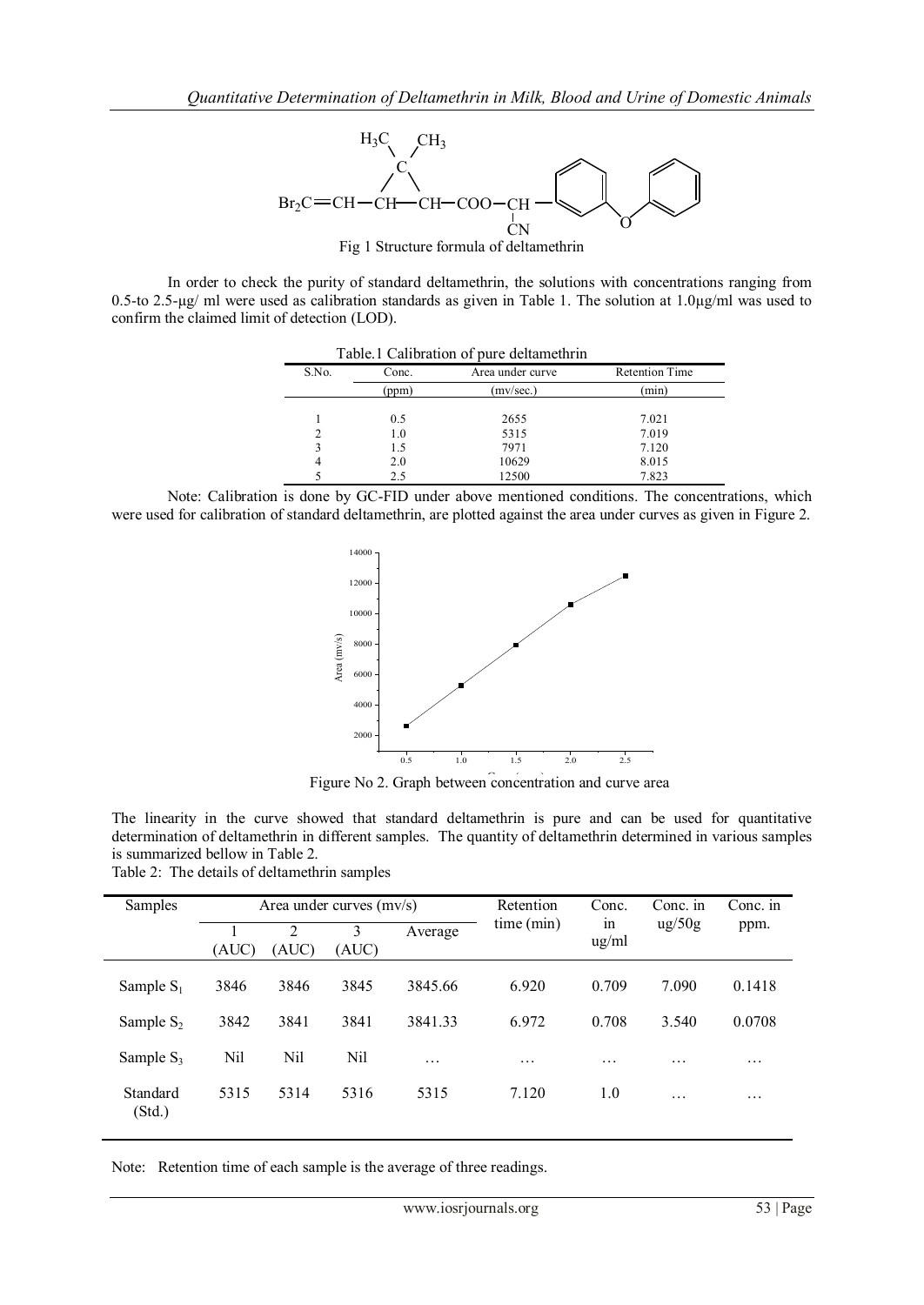| The natures of the samples are given in Table 3. |  |  |  |
|--------------------------------------------------|--|--|--|
|                                                  |  |  |  |

| Table 3. Samples and their Nature |              |                     |  |
|-----------------------------------|--------------|---------------------|--|
| S.No                              | Samples      | Nature of sample    |  |
|                                   | Sample $S_1$ | <b>Blood Sample</b> |  |
|                                   | Sample $S_2$ | Urine Sample        |  |
|                                   | Sample $S_3$ | Milk Sample         |  |

Note: Retention time of each sample is the average of three readings.

The concentration of deltamethrin in blood and urine samples was found to be 0.1418 and 0.0708 mg/kg respectively. Literature showed that deltamethrin should present in milk samples but in our samples concentration of deltamethrin was very less and could not be detected. The concentration of deltamethrin in blood and urine samples were compared with the standard maximum residue limits (MRL). MRL values of deltamethrin in blood and urine are 0.05 mg/kg and 0.02 mg/kg respectively.

The analyzed concentration of deltamethrin in these samples is very high as compared to the recommended MRL or tolerance limits **[17]**. Such a high concentration of deltamethrin is very dangerous and toxic to the animals and can produce lot of harmful diseases in them. The scan of deltamethrin standard and sample are given in Figure 3.



www.iosrjournals.org 54 | Page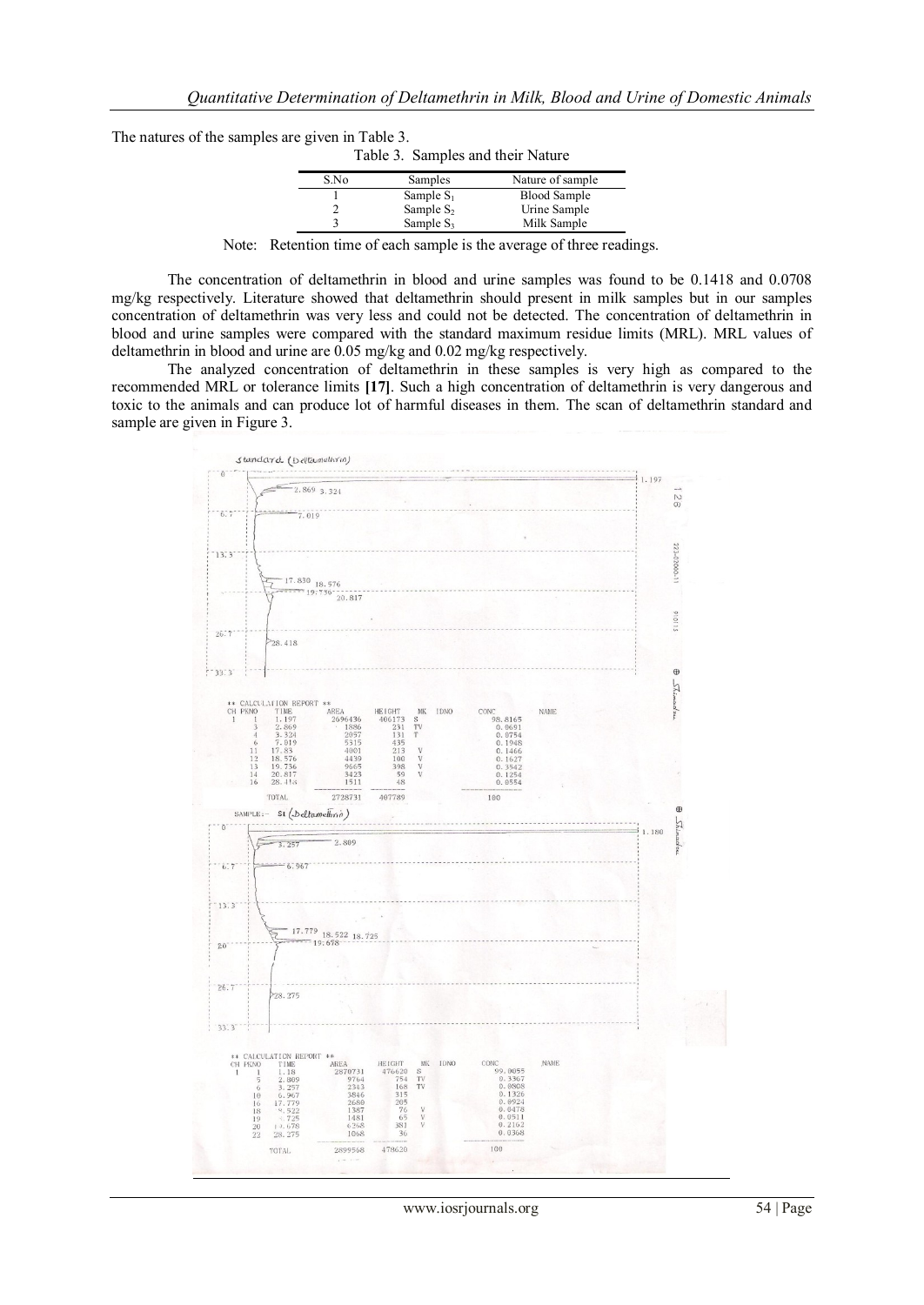

Experimentally analyzed concentration of deltamethrin in blood is more as compared to the urine. It proved that the intake rate of deltamethrin in the body is higher than the excretion rate. Deltamethrin is excreted from the body through urine, so traces of deltamethrin must be accumulated in the kidney. It may be an important reason of kidney failure. It is clear from above results that an objectionable concentration of pesticides is found in animal specimens, although they are dependent for food only on plants. Humane beings are dependent for food, both on animals and plants. Certainly, human beings are also getting a definite quantity of pesticides from their food sources. These absorbed pesticides are producing lot of harmful diseases and irregularities in life.

## **V. Conclusion**

It was concluded from the analysis of above samples that absorbed quantity of deltamethrin found to be higher than the accepted MRL values as standard given by EPA. Such high concentration of deltamethrin can